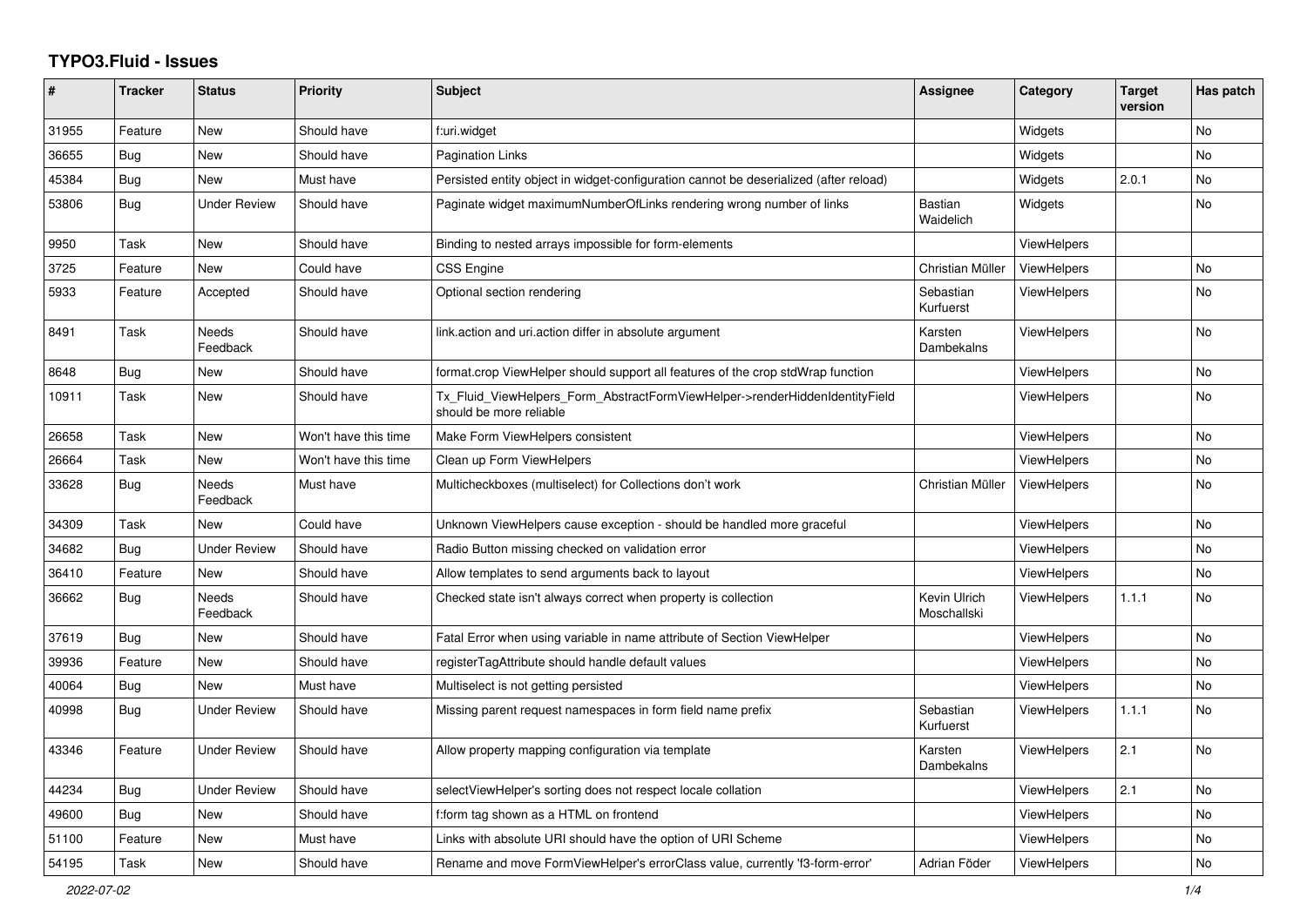| #     | <b>Tracker</b> | <b>Status</b>       | <b>Priority</b> | Subject                                                                                   | <b>Assignee</b>             | Category           | <b>Target</b><br>version | Has patch                    |
|-------|----------------|---------------------|-----------------|-------------------------------------------------------------------------------------------|-----------------------------|--------------------|--------------------------|------------------------------|
| 54284 | Bug            | New                 | Should have     | Default Option for Switch/Case VH                                                         |                             | ViewHelpers        |                          | No                           |
| 59057 | Bug            | <b>Under Review</b> | Must have       | Hidden empty value fields shoud be disabled when related field is disabled                | <b>Bastian</b><br>Waidelich | <b>ViewHelpers</b> |                          | No                           |
| 60003 | Feature        | <b>New</b>          | Should have     | Add required-Attribute to f:form.password                                                 |                             | ViewHelpers        |                          | <b>No</b>                    |
| 65424 | Bug            | <b>Under Review</b> | Should have     | SelectViewHelper must respect option(Value Label)Field for arrays                         |                             | ViewHelpers        |                          | No                           |
| 30937 | Bug            | New                 | Should have     | CropViewHelper stringToTruncate can't be supplied so it can't be easily extended          |                             | ViewHelpers        |                          | Yes                          |
| 58862 | Bug            | Needs<br>Feedback   | Should have     | FormViewHelper doesn't accept NULL as value for \$arguments                               | Bastian<br>Waidelich        | ViewHelpers        |                          | Yes                          |
| 60856 | Bug            | New                 | Must have       | Target attribute not supported by the form viewhelper                                     |                             | ViewHelpers        |                          | Yes                          |
| 8989  | Feature        | Needs<br>Feedback   | Could have      | Search path for fluid template files                                                      |                             | View               |                          | No                           |
| 38369 | Bug            | New                 | Must have       | Resource ViewHelpers should not fall back to request package                              |                             | View               |                          | <b>No</b>                    |
| 43072 | Task           | New                 | Should have     | Remove TOKENS for adding templates fallback in Backporter                                 |                             | View               |                          | No                           |
| 45394 | Task           | New                 | Should have     | Forwardport Unit test for standalone view                                                 |                             | View               |                          | No                           |
| 46289 | Bug            | Needs<br>Feedback   | Should have     | Enable Escaping Interceptor in XML request format                                         |                             | View               | 2.0.1                    | No                           |
| 60181 | Feature        | New                 | Could have      | Caching mechanism for Fluid Views/Templates                                               |                             | View               |                          | No                           |
| 1907  | Feature        | New                 | Could have      | Default values for view helpers based on context                                          |                             | Core               |                          |                              |
| 4704  | Feature        | New                 | Should have     | Improve parsing exception messages                                                        |                             | Core               |                          |                              |
| 3481  | Bug            | New                 | Should have     | Use ViewHelperVariableContainer in PostParseFacet                                         |                             | Core               |                          | No                           |
| 10472 | Feature        | New                 | Could have      | Fluid Standalone distribution                                                             |                             | Core               |                          | No                           |
| 12863 | Bug            | New                 | Should have     | Attributes of a viewhelper can't contain a '-'                                            | Sebastian<br>Kurfuerst      | Core               |                          | No                           |
| 27607 | Bug            | New                 | Must have       | Make Fluid comparisons work when first element is STRING, second is NULL.                 |                             | Core               |                          | <b>No</b>                    |
| 30555 | Feature        | New                 | Could have      | Make TagBuilder more extensible                                                           |                             | Core               |                          | No                           |
| 33394 | Feature        | Needs<br>Feedback   | Should have     | Logical expression parser for BooleanNode                                                 | <b>Tobias Liebig</b>        | Core               |                          | No                           |
| 33551 | <b>Bug</b>     | New                 | Must have       | View helper values break out of a partial scope                                           | Sebastian<br>Kurfuerst      | Core               |                          | <b>No</b>                    |
| 39990 | <b>Bug</b>     | New                 | Should have     | Same form twice in one template: hidden fields for empty values are only rendered<br>once |                             | Core               |                          | $\operatorname{\mathsf{No}}$ |
| 46257 | Feature        | <b>Under Review</b> | Should have     | Add escape sequence support for Fluid                                                     |                             | Core               |                          | No                           |
| 62346 | Feature        | New                 | Could have      | f:comment should have high precende                                                       |                             | Core               | 3.x                      | No                           |
| 7608  | Feature        | New                 | Could have      | Configurable shorthand/object accessor delimiters                                         |                             | Core               |                          | Yes                          |
| 32035 | Task           | New                 | Should have     | Improve fluid error messages                                                              |                             | Core               |                          | Yes                          |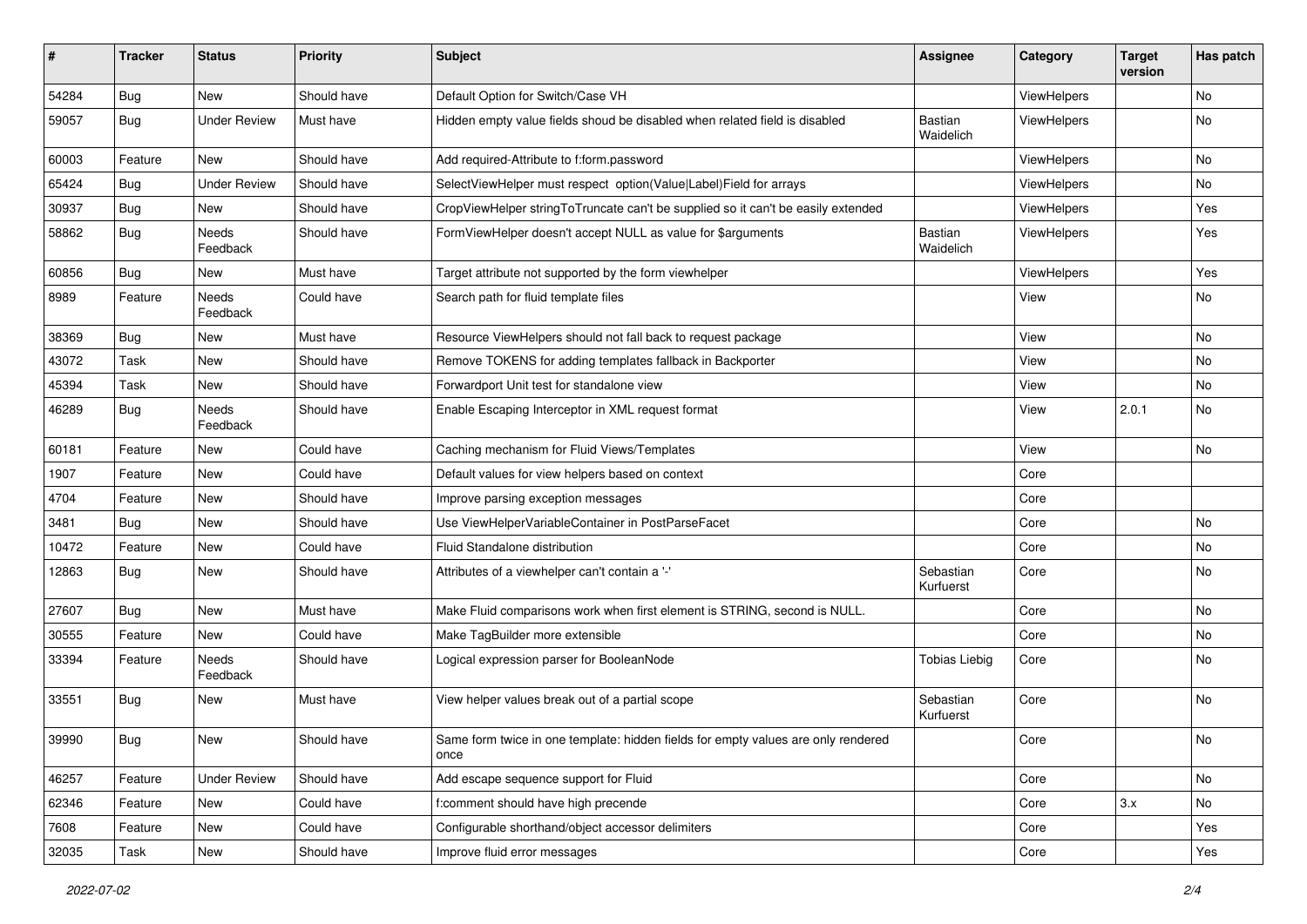| #     | <b>Tracker</b> | <b>Status</b>            | <b>Priority</b> | Subject                                                                                                     | <b>Assignee</b>        | Category | <b>Target</b><br>version | Has patch |
|-------|----------------|--------------------------|-----------------|-------------------------------------------------------------------------------------------------------------|------------------------|----------|--------------------------|-----------|
| 51239 | Bug            | <b>Under Review</b>      | Must have       | AbstractViewHelper use incorrect method signature for "\$this->systemLogger->log()"                         | Adrian Föder           | Core     |                          | Yes       |
| 9005  | Feature        | Accepted                 | Could have      | Fluid Template Analyzer (FTA)                                                                               | Sebastian<br>Kurfuerst |          |                          |           |
| 9514  | Feature        | New                      | Should have     | Support explicit Array Arguments for ViewHelpers                                                            |                        |          |                          |           |
| 13045 | <b>Bug</b>     | New                      | Should have     | Entity decode of strings are different between if-conditions and output of variable                         |                        |          |                          |           |
| 45345 | Feature        | <b>Needs</b><br>Feedback | Should have     | Easy to use comments for fluid that won't show in output                                                    |                        |          |                          |           |
| 48355 | Feature        | New                      | Could have      | Assign output of viewhelper to template variable for further processing.                                    |                        |          |                          |           |
| 52536 | Bug            | <b>Under Review</b>      | Should have     | Errorclass not set if no property-attribute set                                                             |                        |          |                          |           |
| 3291  | Feature        | <b>Needs</b><br>Feedback | Should have     | Cacheable viewhelpers                                                                                       |                        |          |                          | No        |
| 5636  | Task           | <b>Under Review</b>      | Must have       | Form_RadioViewHelper and CheckBoxViewHelper miss check for existing object<br>before it is accessed.        |                        |          |                          | No        |
| 28549 | Bug            | New                      | Should have     | make widgets cacheable, i.e. not implement childnodeaccess interface                                        |                        |          |                          | No        |
| 28550 | <b>Bug</b>     | New                      | Should have     | (v4) make widgets cacheable, i.e. not implement childnodeaccess interface                                   |                        |          |                          | No        |
| 28551 | <b>Bug</b>     | Accepted                 | Should have     | (v4) backport VHTest                                                                                        | Sebastian<br>Kurfuerst |          |                          | No        |
| 28552 | Bug            | New                      | Should have     | (v5) write ViewHelper test for compiled run; adjust functional test to do two passes<br>(uncached & cached) |                        |          |                          | No        |
| 28553 | Bug            | <b>New</b>               | Should have     | improve XHProf test setup                                                                                   |                        |          |                          | No        |
| 28554 | <b>Bug</b>     | New                      | Should have     | (v4) implement feature flag to disable caching                                                              |                        |          |                          | No        |
| 33215 | Feature        | New                      | Should have     | RFC: Dynamic values in ObjectAccess paths                                                                   |                        |          |                          | No        |
| 37095 | Feature        | New                      | Should have     | It should be possible to set a different template on a Fluid TemplateView inside an<br>action               | Christopher<br>Hlubek  |          |                          | No        |
| 38130 | Feature        | New                      | Should have     | Checkboxes and multiple select fields should have an assignable default value                               |                        |          |                          | No        |
| 40081 | Feature        | New                      | Should have     | Allow assigned variables as keys in arrays                                                                  |                        |          |                          | No        |
| 42397 | Feature        | New                      | Should have     | Missing viewhelper for general links                                                                        |                        |          |                          | No        |
| 42743 | Task           | New                      | Should have     | Remove inline style for hidden form fields                                                                  |                        |          |                          | No        |
| 43071 | Task           | New                      | Should have     | Remove TOKENS for adding fallback teplates in B                                                             |                        |          |                          | No        |
| 45153 | Feature        | New                      | Should have     | f:be.menus.actionMenuItem - Detection of the current select option is insufficient                          |                        |          |                          | No        |
| 46091 | Task           | Needs<br>Feedback        | Should have     | Show source file name and position on exceptions during parsing                                             |                        |          |                          | No        |
| 46545 | Feature        | New                      | Should have     | Better support for arrays in options of SelectViewHelper                                                    |                        |          |                          | No        |
| 47006 | Bug            | <b>Under Review</b>      | Should have     | widget identifier are not unique                                                                            |                        |          |                          | No        |
| 47669 | Task           | New                      | Should have     | FormViewHelper does not define the default request method                                                   |                        |          |                          | No        |